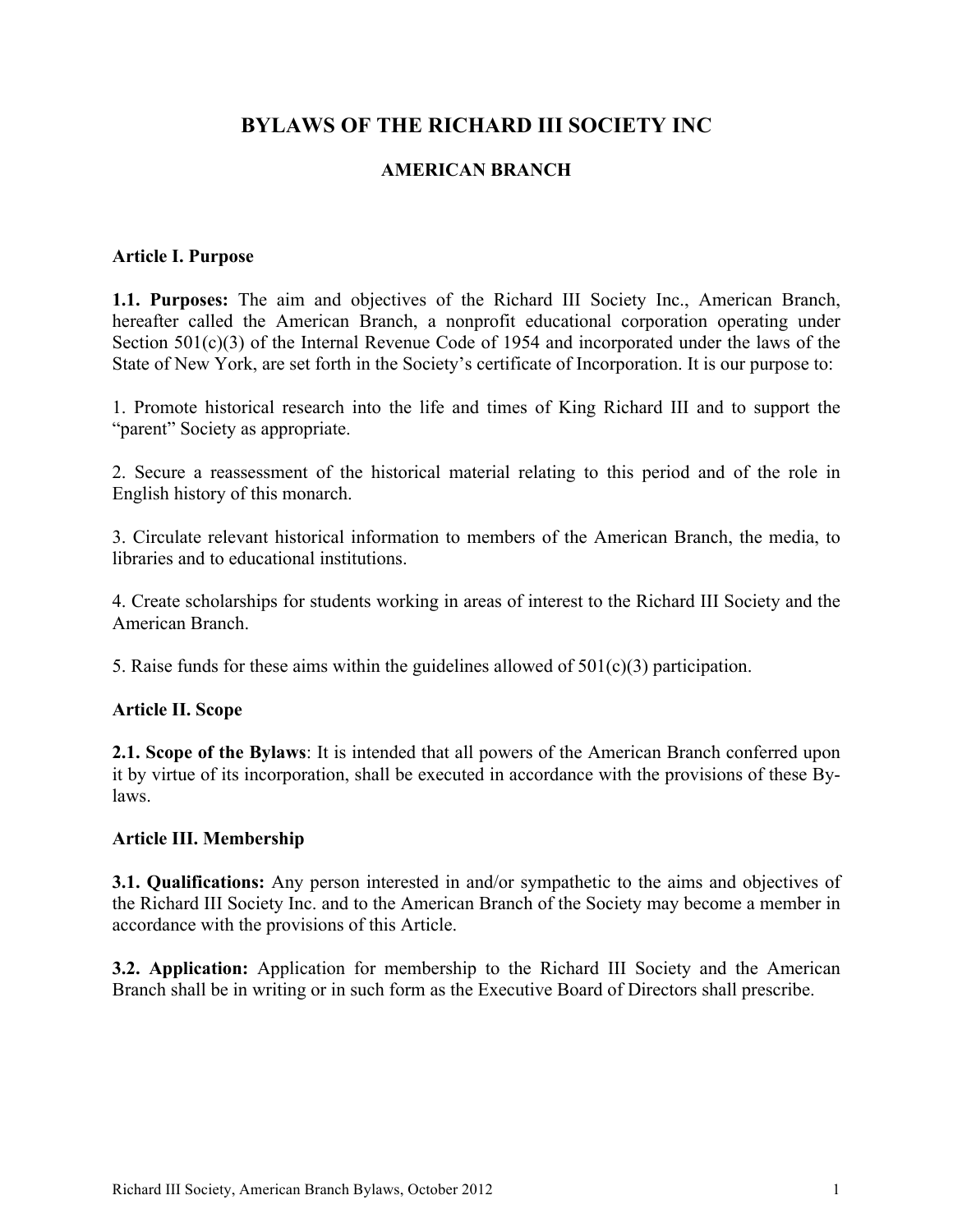# **3.3. Fees and Dues:**

**3.3.1. Amount:** The Annual membership dues of the American Branch shall be determined annually by the Executive Board of Directors, hereafter called the Executive Board. The dues include membership in both The Richard III Society Inc. and in the American Branch.

**3.3.2. Membership year:** The membership year commences on the date when dues are received. Dues may also be payable in advance.

**3.3.3. Tax deductibility:** Dues, grants, fees and contributions are tax deductible as provided by Section 170 of the Internal Revenue Code. Likewise, any bequests, legacies, devises, transfers and gifts to or for the use of the American Branch are deductible for Federal Estate and Gift Tax purposes under the provisions of Sections 2055, 2106 and 2522 of the Internal Revenue Code.

**3.3.4. Application for membership:** A written application for membership is to be accompanied by the appropriate dues. An electronic application is to be activated upon receipt of the appropriate dues.

**3.3.5. Allocation:** Dues are payable to the Richard III Society and are mailed to the Membership Chairman.

**3.4. Admission Procedure:** It shall be the duty of the Membership Chairman to notify the Executive Board of new memberships and to notify the applicants of acceptance into the Richard III Society and the American Branch. The Membership Chairman sends the Treasurer all funds received from Membership Applications.

**3.5. Honorary Membership:** The Executive Board shall have the power to confer Honorary Membership on any individual whose association with the Society may enhance the image of the American Branch or who has rendered special service or benefit to it. The Executive Board may confer the Honorary Membership for whatever time period deemed appropriate.

**3.6. Good Standing:** A member is in good standing if all dues and other financial indebtedness is paid.

**3.6.1. Loss or refusal of Membership status:** Any applicant may be refused membership or a member may lose their membership:

a. If dues are not received as specified in Article 3.3.4.

b. If a member uses the organization to his or her benefit.

c. If a member espouses a cause or action in the name of the Society which is contrary to the purpose of the Richard III Society. (See 1.1.)

d. If rented or borrowed materials are not returned in a timely manner, as determined by the caretaker of the materials and the Executive Board.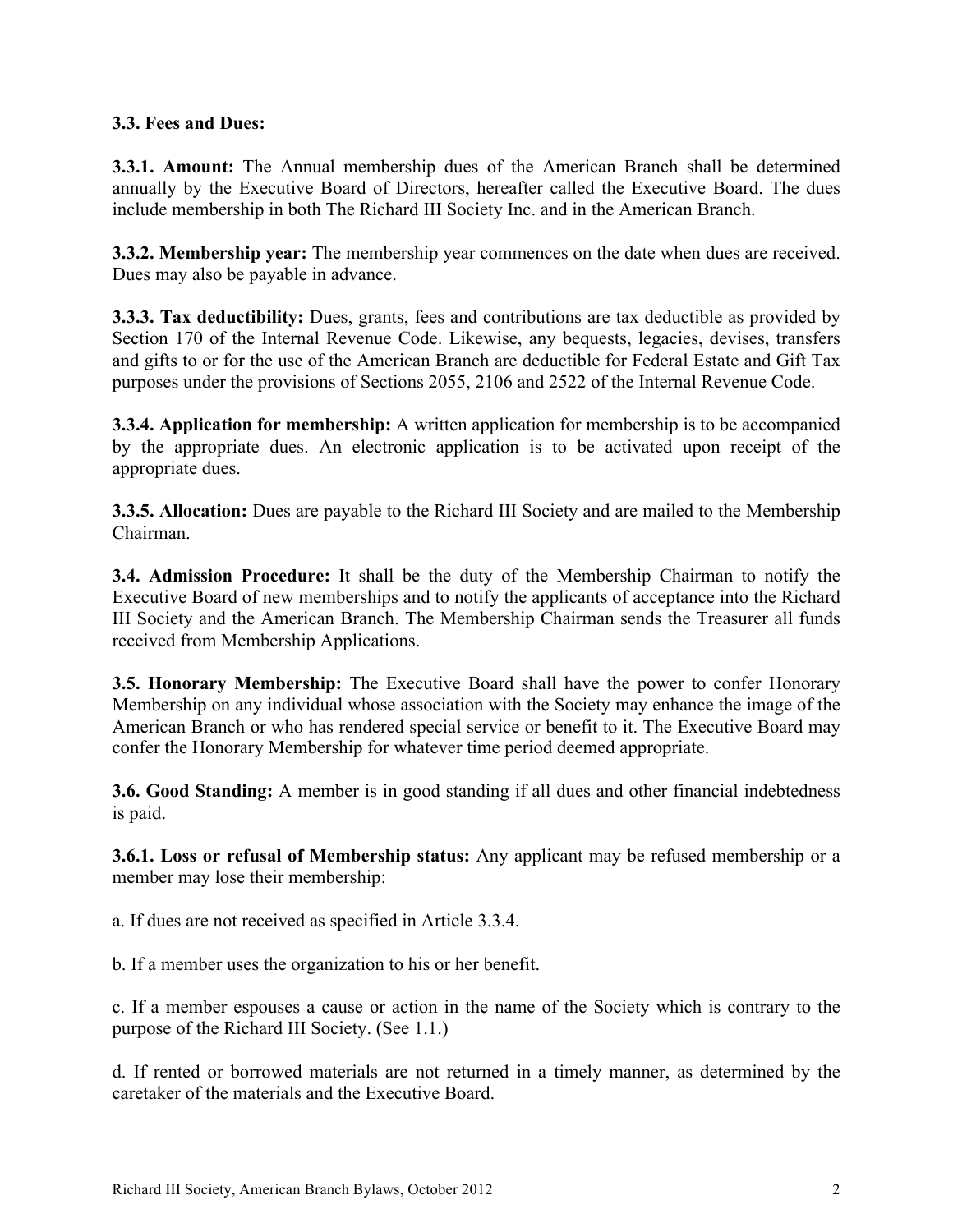**3.6.2. Nonpayment of Dues**: A member is in arrears if payment of dues or other financial indebtedness to the American Branch is not received by the Membership Chairman by the date on which the membership expires. Appropriate notice of the dues date is sent both prior to and after this date. The member is then dropped from the membership rolls and loses all rights of membership. The Executive Board is notified of all lapsed members. A member may be reinstated upon settlement of outstanding dues or obligations.

**3.7. Resignation:** Nonrenewal of dues within a reasonable period after notification by the Membership Chairman is considered a resignation. All rented or borrowed materials are to be returned to the American Branch.

**3.8. Membership Lists:** All members of the American Branch are given an opportunity to state whether they wish their names to be made available to other members or to local chapters. If they wish to be listed only on the official records of the Treasurer and the Membership Chairman they may indicate their wishes in this respect on the application. Current members may indicate this preference on their renewal form.

**3.9. Other classes of Membership:** Classifications to indicate other than an individual membership may be set as appropriate by the Executive Board. Examples: Family membership, Fotheringhay membership, etc.

# **Article IV. Meetings**

# **4.1. Annual General Meeting**

**4.1.1. Date:** The Annual General Meeting, hereafter called the AGM, of the American Branch is held yearly on the Saturday which falls closest to October 2nd, the birthday of King Richard III, or such other date which, in the Board's opinion, furthers the aims of the Society. Care in scheduling should be taken to avoid conflict with the Jewish holidays.

**4.1.2. Location:** The AGM site should be rotated geographically around the continental United States in such fashion that it does not take place in the same area more than once in three (3) years, whenever possible. The Executive Board determines the date and location of the AGM and publishes the information in the *Ricardian Register* and other appropriate media at least six (6) months in advance of the meeting. This announcement shall constitute the official call to the membership.

### **4.1.3. Function:** The AGM shall:

(a) Be held in conjunction with the efforts of local chapters whenever possible.

(b) Receive reports of all officers and committees.

(c) Adopt a budget for the forthcoming year.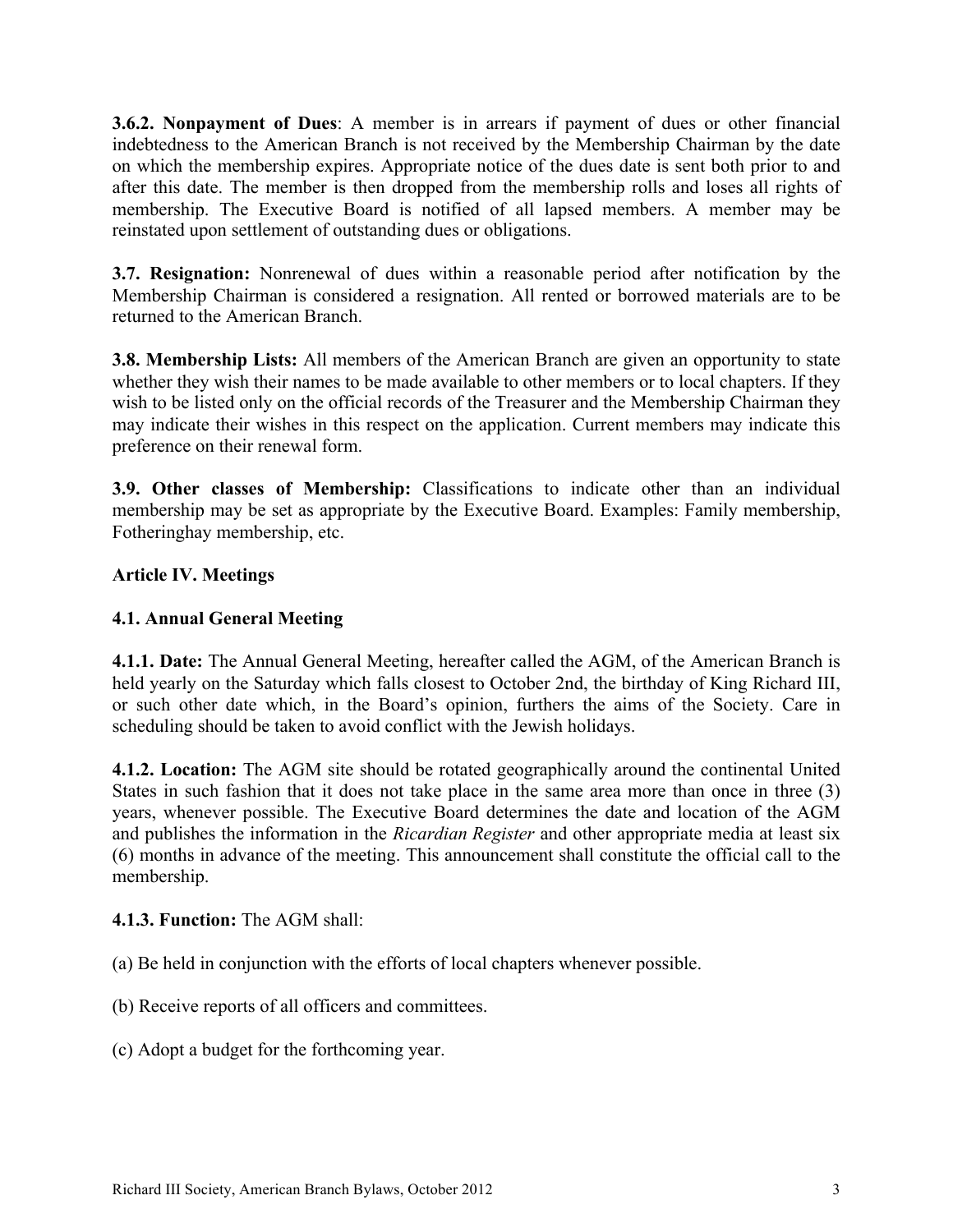(d) Conduct the election of the Chairman, Vice Chairman, Secretary, Membership Chairman, and Treasurer, or which ever of these offices are to be filled.

(e) Conduct such other business as may be brought before it.

(f) Present proposed amendments or revisions of the Bylaws to membership for resolution. **(See 10.1)**

**4.1.4. Purpose:** The AGM is planned to spread both knowledge and fellowship within the American Branch.

**4.2. Quorum:** In order to constitute a valid meeting of the members to conduct business, a quorum of no less than four (4) members of the Executive Board must be present. Members in good standing who are present constitute the voting body for the American Branch.

**4.3. Voting:** The transaction of all business at a valid meeting of the American Branch will be accomplished by a simple majority of the votes cast by members present. Abstentions shall not be counted in the number of votes cast.

**4.3.1. Voting for Elections of officers:** A ballot containing those nominated for officers will be sent to all members well in advance of the AGM by the Chairman of the Nominating Committee. Those ballots returned are counted as votes during the elections process. **(See 5.2.)**

**4.4. Reports and Resolutions:** All reports of officers and committees, and all resolutions presented at any meeting shall be in writing.

**4.5. Rules of Order:** All meetings of the American Branch will be conducted according to the most recent edition of Robert's Rules of Order.

### **Article V. Officers**

**5.1. Eligibility:** Any member in good standing, who is eighteen (18) years of age or older, shall be eligible to hold any office in the American Branch or to serve upon any committee. No prospective officer can be in arrears of membership dues or other financial obligations on February 1st of the year in which the elections are to be held.

**5.1.1.** A candidate for Chairman shall have been a member of the American Branch for at least three (3) years continuously prior to nomination and shall have served previously as:

a. An officer or member of the Executive Board, or

b. The president of a chapter with at least ten (10) members, or

c. Chairman of a standing committee.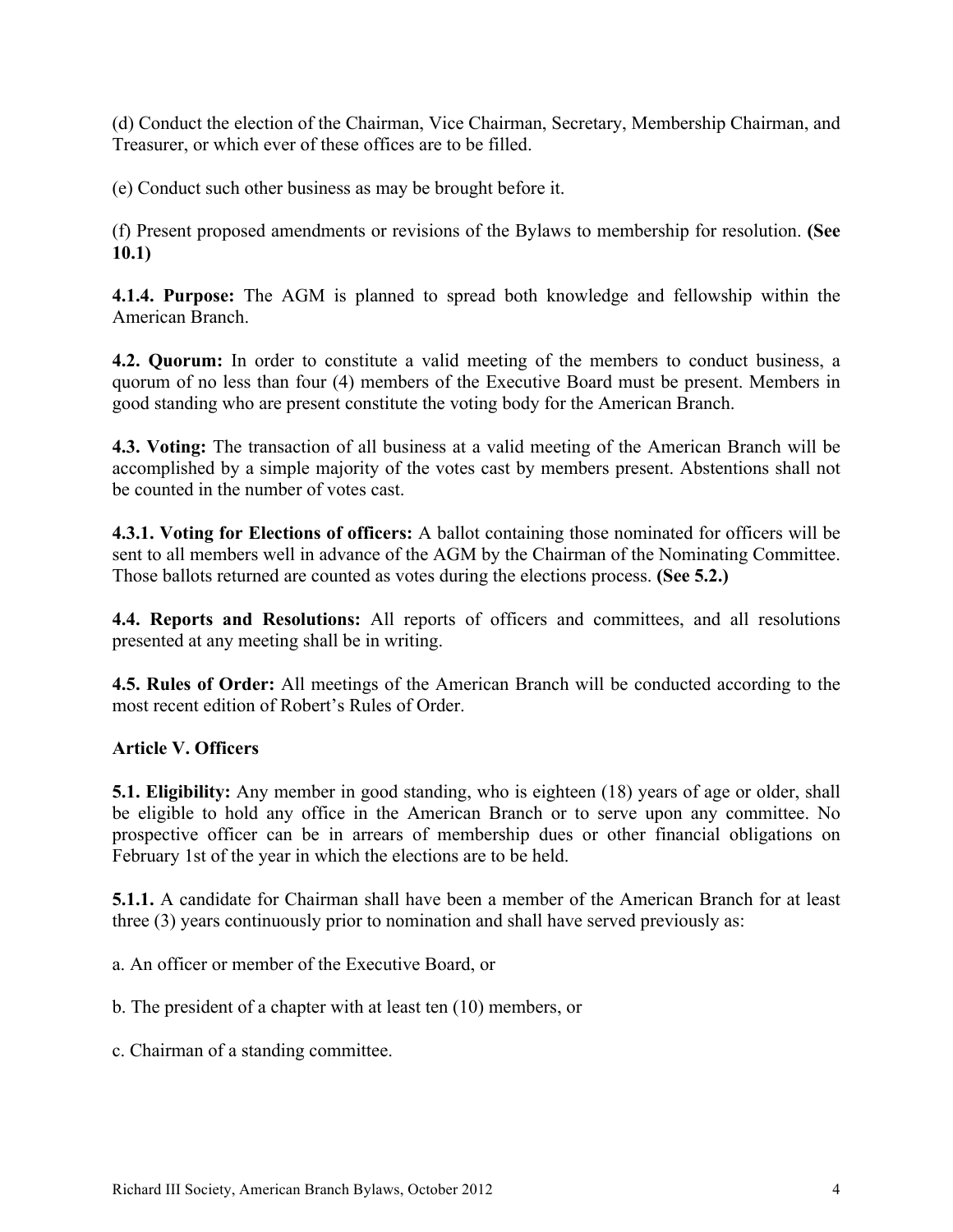**5.2. Officers:** The Chairman, the Vice-Chairman, the Secretary, the Membership Chairman and the Treasurer of the Executive Board shall be elected by the membership by proxy ballots sent from the chairman of the Nominating Committee to the members at least six (6) weeks prior to the AGM.

**5.2.1.** Officers shall serve for two years from the date of their election.

**5.2.2.** No officer shall be eligible to serve in any one office for more than four (4) consecutive years. If, after an officer has served four years consecutively, no candidate for that office is found, the incumbent may continue in office while the Board, at its discretion, decides whether to fill the office by appointment, reorganize, or dissolve the Society. Priority will be given to preserving the Society in some form as a  $501(c)(3)$  tax-exempt organization.

**5.2.3.** Appointed Officers: The Chairman and the Executive Board of Directors appoint other officers and Committee Chairmen as needed or as appropriate. **(See 7.1.)**

**5.3. Nomination:** Nominations are made with the prior or subsequent written consent of the nominee, either:

(a) By a petition or petitions signed by a total of no fewer than ten (10) members in good standing, or by E-mailed agreement to a petition, or

(b) By the president and secretary of a chapter or chapters with the consent of the members, or

(c) By the Executive Board of Directors, or

(d) By the Nominating Committee.

**5.3.1. Nominating Committee:** The Executive Board appoints a Committee of at least two persons for the purpose of selecting nominees. The Committee is appointed yearly by February 1. Nominations may be accepted from February 1st through May 15th. **(See 6.7.)**

**5.3.2. Chapter Nominations:** A chapter or a signed petition may nominate only one person for each officer being elected.

**5.3.3. Deadline for Nominations:** All nominations are to be selected by the Chairman of the Nominating Committee by July 1st.

**5.4. Honorary Officers:** The Executive Board shall have the power to appoint Honorary Officers for the American Branch.

**5.5. Vacancies:** A vacancy which occurs in any office following the AGM will be filled by appointment of the Executive Board.

**5.6. Suspension from Office:** Any elected or appointed officer may have his authority suspended by the Executive Board for cause, including (but not limited to) misconduct in office,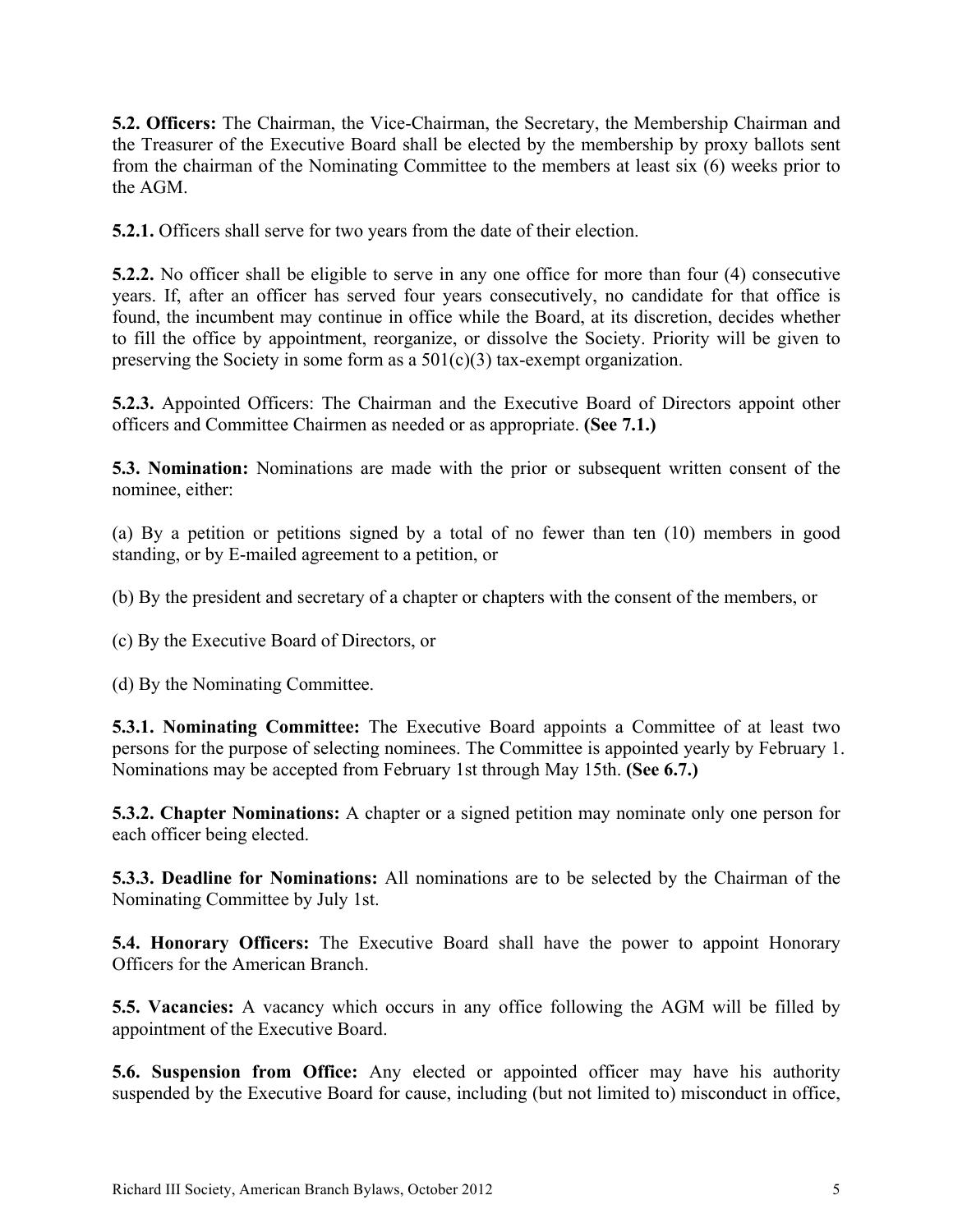neglect of or inattention to official duty or inability to perform the duties of the office. Suspension of an elected officer will require action as provided in Article 6.1.3.

### **Article VI. Duties of the Executive Board**

#### **6.1. The Executive Board**

**6.1.1. Members:** The Executive Board will consist of the Chairman, the Vice-Chairman, the Secretary, the Membership Chairman, the Treasurer and the Immediate Past Chairman. The Executive Board shall have full power to manage the business and affairs of the American Branch unless otherwise provided in these Bylaws.

**6.1.2. Meetings:** The Executive Board shall hold at least four (4) meetings each year for the general transaction of business or for consideration of matters as may be specified in the agenda for the meeting. The Board may meet more often as needed. The meetings may be in person, by telephone conference call, or by similar communications equipment that allows all persons participating in the meeting to hear each other at the same time. The Webmaster and the Editor of the Register are ex-officio members of the Executive Board. Appointed Board members and Committee chairs may attend any meeting.

**6.1.3. Voting:** The Executive Board may act when:

(a) A quorum exists. **(See 6.1.5.)** A simple majority of the votes cast is required for approval of any motion. (Except as otherwise provided in Section 6.9.1. relating to the destruction of Society records), or

(b) By unanimous written consent of the members of the Executive Board without a meeting. Electronic message-mail is acceptable for written consent.

**6.1.4. Records:** The Secretary shall keep an accurate, complete and permanent record of all proceedings of the Executive Board, which shall be permanently filed. Distribution of these records to the general membership may be provided via the Website.

**6.1.5. Quorum:** A simple majority of the number of members of the Executive Board of Directors, which the American Branch would have if there were no vacancies, shall constitute a quorum for the conduct of business.

**6.2. Chairman:** The duties of the Chairman shall be as follows:

(a) To preside at all meetings of the American Branch and the Executive Board.

(b) To appoint appropriate officers and Standing Committee Chairpersons with the advice and consent of the Executive Board

(c) To execute all contracts, deeds and other legal instruments on behalf of and in the name of the American Branch when authorized by the Executive Board.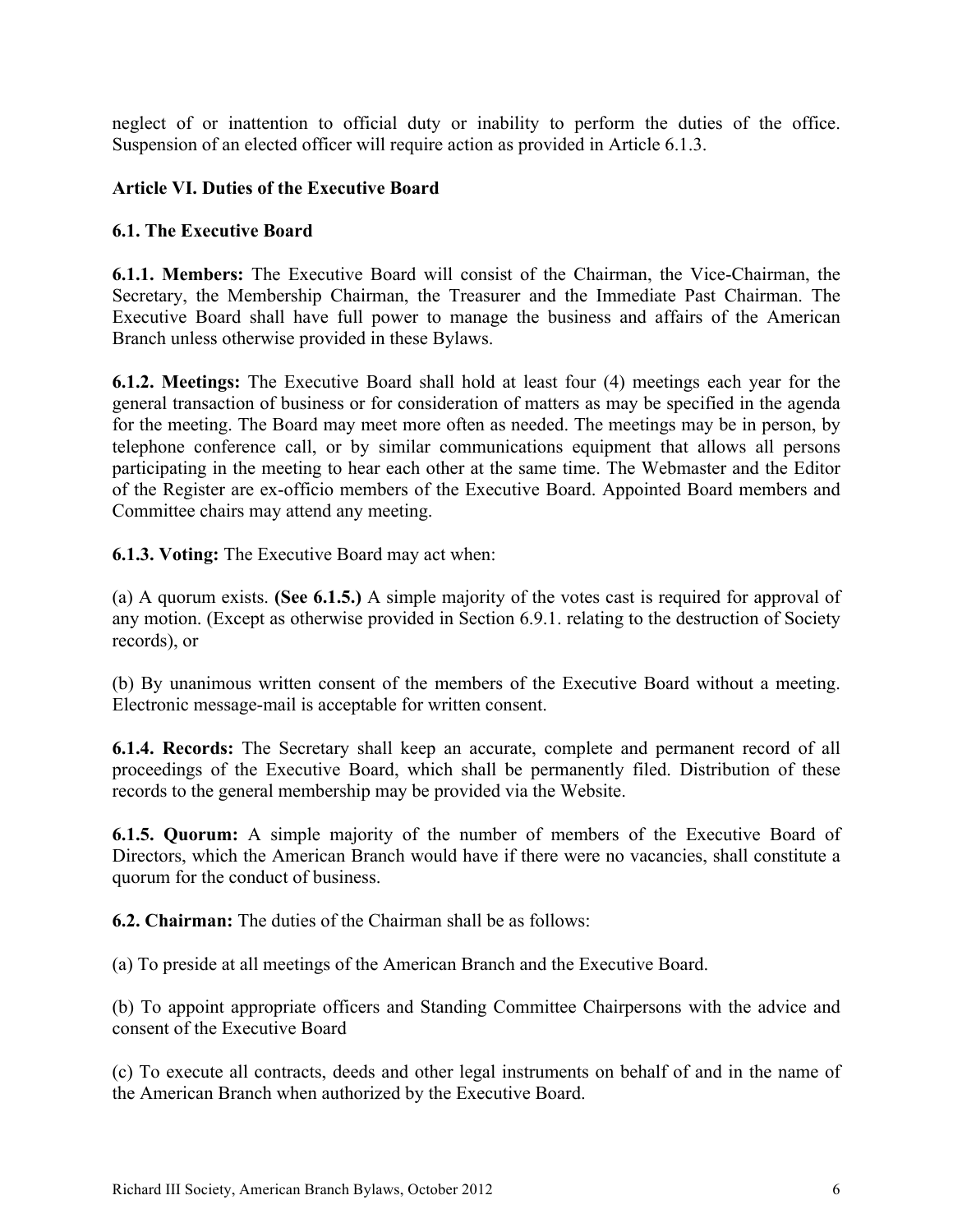(d) To have general supervision over all officers and Standing Committees, and to be an exofficio member of all committees.

(e) To oversee the planning of the AGM.

(f) To have other powers and authority as shall be vested in the Chairman by the Executive Board

(g) To appoint tellers to count ballots and to certify elections at the AGM.

**6.3. Vice Chairman:** The duties of the Vice Chairman shall be as follows:

(a) To preside at meetings of the American Branch and the Executive Board in the absence or incapacity of the Chairman.

(b) To prepare the Agenda for all Executive Board Meetings and the AGM.

(c) To act as Bylaws Committee Chairman.

(d) To perform other duties as required by the Executive Board.

**6.4. Secretary:** The duties of the Secretary shall be as follows:

(a) To record and keep all minutes of official meetings, and to transfer records to the archives as appropriate.

(b) To conduct all correspondence as directed by the Executive Board.

(c) To be the official custodian and distributor of all records except those relating Membership and Finance.

(d) To keep the American Branch's contact information current with the department that oversees charities in the state where the Society is incorporated.

(e) To request the Annual Reports from all Officers and Committees in mid-August yearly, and to ensure that they are distributed to the membership in the *Ricardian Register* or on the website following the AGM.

(f) To perform other duties as required by the Executive Board.

(g) To send greetings yearly to the parent Society on the occasion of their AGM.

(h) To arrange the conference call for Executive Board Meetings.

**6.5. Membership Chairman:** The duties of the Membership Chairman shall be as follows: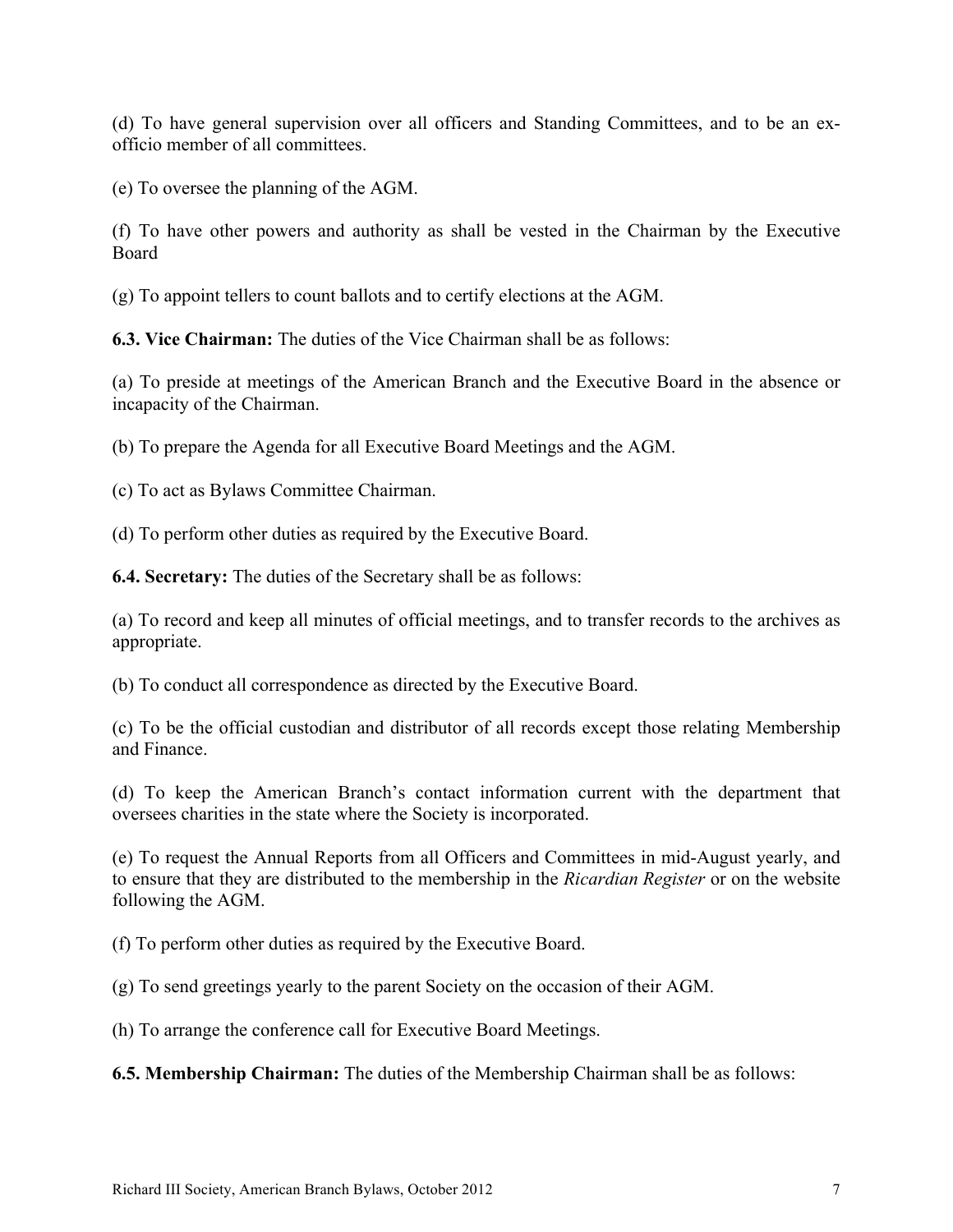(a) To accept applications, dues and donations from renewing and prospective members.

(b) To update and maintain membership records, including the mailing of dues notices.

(c) To forward all monies to the Treasurer on a timely basis, or on the request of the Treasurer, Chairman or Executive Board.

(d) To distribute all mailings and communications to the membership of the American Branch except as otherwise provided in these Bylaws.

(e) To perform other duties as required by the Executive Board.

**6.6. Treasurer:** The duties of the Treasurer shall be as follows:

(a) To receive all monies due to the American Branch.

(b) To deposit all monies into the appropriate bank or other financial accounts.

(c) To oversee and report on any investment accounts.

(d) To maintain and have charge of all financial records.

(e) To make digital scans of any paper documents for eventual transfer to the next Treasurer.

(f) To identify any critical financial documents which should be passed on to the Richard III Society archives in hardcopy format.

(g) To pay all debts of the American Branch from the appropriate account.

(h) To file the appropriate Federal Tax returns as required by the Internal Revenue Service.

(i) To file State Tax returns in the state where the American Branch is incorporated, if required.

(j) To consult IRS websites and publications to maintain compliance with regulations for tax exempt organizations.

(k) To prepare a Budget yearly for the next fiscal year, to be presented and approved at the AGM.

(l) To have on file an accounting of the balances for all funds established by the American Branch for its purposes.

(m) To be willing and able to get a signature guarantee when necessary. A signature guarantee requires a good relationship with a bank or other financial institution where a specially qualified officer will compare the Treasurer's identification documents and witness the Treasurer's signature. Signature guarantees will be required at the end of the Treasurer's term when authority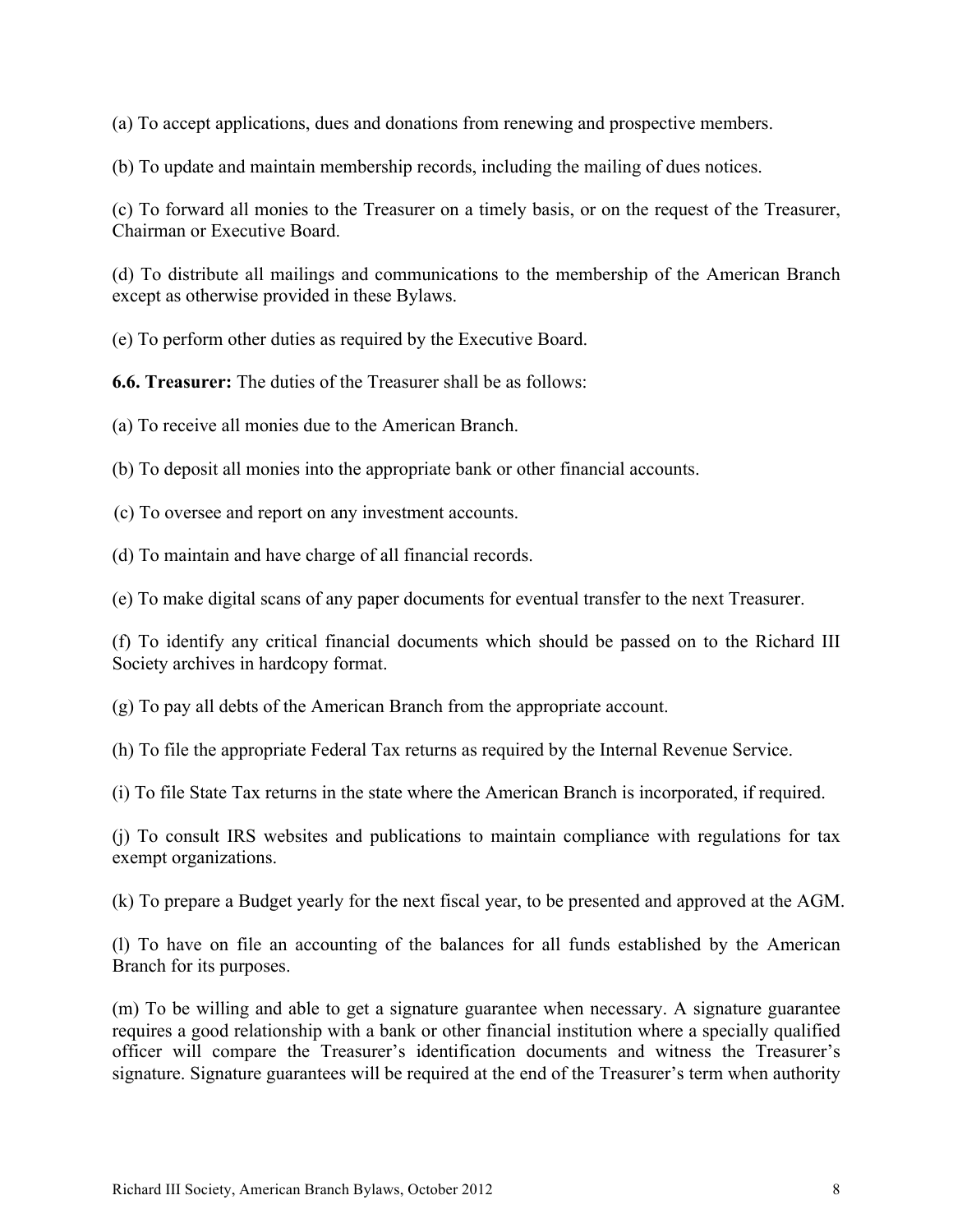over financial accounts is passed on to the next Treasurer, and may be required on other financial transactions as well.

(n) To assist the next Treasurer during the transition period.

(o) To perform other financial duties as required by the Executive Board.

**6.7. Immediate Past Chairman:** The duties of the Past Chairman shall be as follows:

(a) To act as a member of the Nominating Committee.

(b) To obtain a site for the AGM.

(c) To perform other duties as required by the Executive Board.

**6.8. Second Authorized Signer:** This is not a separate officer, but a member of the Board, other than the Treasurer, who will have authority with the Treasurer over financial accounts. A second signer must be willing and able to get a signature guarantee when necessary (see 6.6. (m)). The second signer will have access to financial accounts, so that in the event the Treasurer is incapacitated, the second signer will be able to assume the Treasurer's most critical duties. In addition, some financial accounts, such as with a mutual fund company, require a second signer.

**6.9. Official records:** Any officer or Committee Chair having charge or custody of records and/or property of the American Branch, upon the termination of his term of office or upon the appointment of a new officer or Chair, shall deliver all records and/or properties either to the Chairman, to the new designate, or to the new officer or Committee Chair within one month of taking office.

**6.9.1.** No records or property belonging to the American Branch shall be destroyed without the unanimous approval of the Executive Board.

**6.9.2.** A permanent repository for records or archives may be established by the Executive Board.

#### **Article VII. Standing Committees, Officers**

**7.1. Appointment:** The Chairman shall appoint other officers and Standing Committee Chairpersons as the Executive Board shall designate and approve. These officers and Committee Chairs may include (but are not limited to) the following:

**7.1.1. Editor:** The Editor is responsible for the assembly, publication, and mailing of the *Ricardian Register* and other publications of the parent Richard III Society, which are distributed quarterly to the membership.

#### **7.1.2. Librarians:**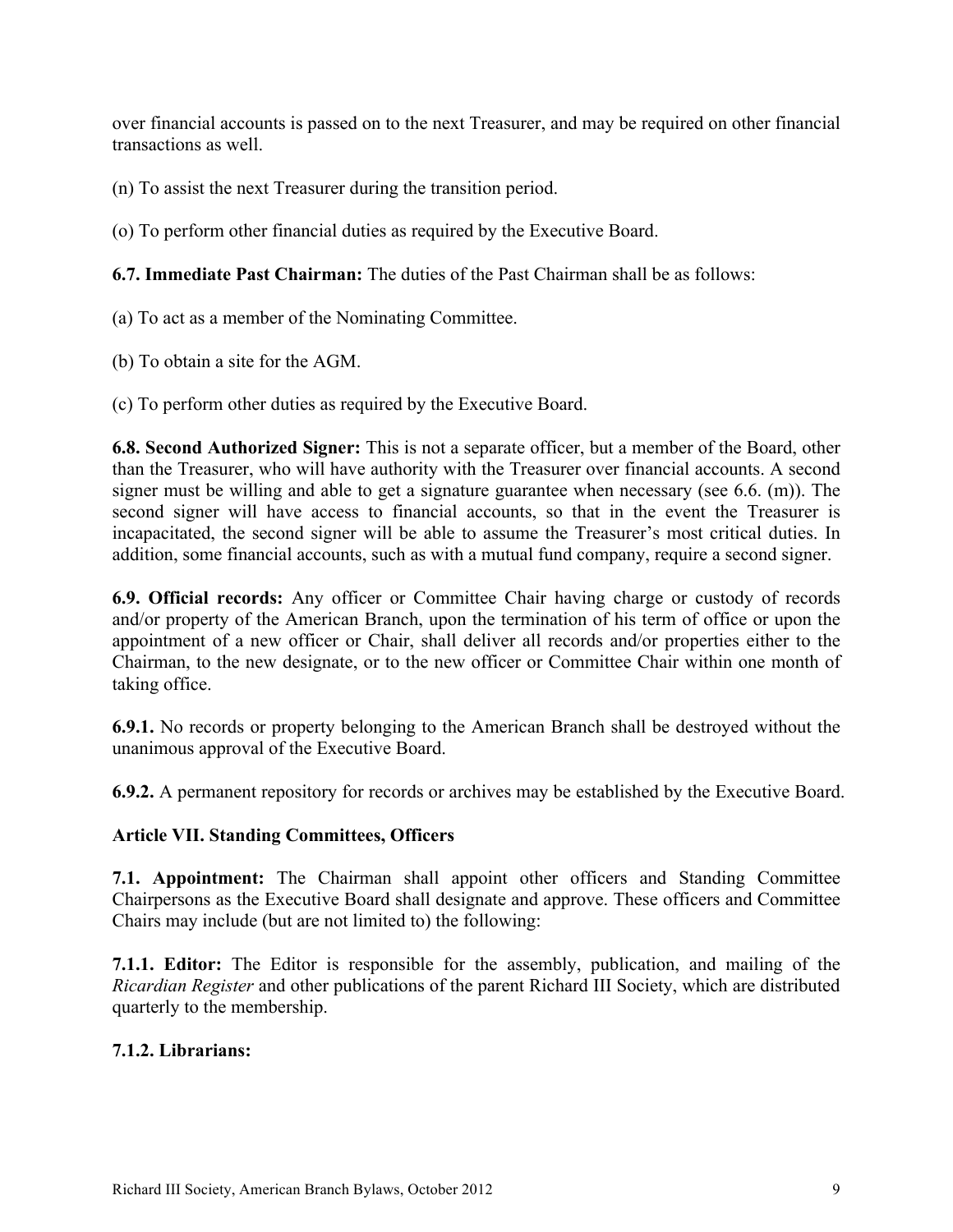(a) The Fiction Librarian is responsible for the assembly, storage and maintenance of the Fiction Library, and for making the contents available to members of the American Branch.

(b) The Non-Fiction Librarian is responsible for the assembly, storage and maintenance of the Non-Fiction Library and for making the contents available to members of the American Branch.

 (c) The Audio Visual Librarian is responsible for the assembly, storage and maintenance of the Audio-Visual Library and for making the contents available to members of the American Branch.

**7.1.3. Archivist:** The Archivist is responsible for the assembly and maintenance of the Archives of he American Branch, and for an up-to-date record of the contents.

**7.1.4. Research Officer:** The Research officer is responsible for encouraging research consistent with the purposes of the American Branch as set forth in these Bylaws. The officer of this committee will serve as an assistant to the Editor and shall review materials offered to the Register upon the request of the Editor.

**7.1.5. Sales Officer:** The Sales Officer is responsible for:

(a) Maintaining, stocking, storing and sales of all products, pamphlets, books, souvenirs, jewelry and other goods pertaining to the American Branch.

(b) Providing sales information in the *Ricardian Register*.

(c) Providing for the manning and stocking of the Sales Booth at the AGM, or, if unable to attend, will provide for others to man the booth, in which case the sales items are to be available at least one week prior to the AGM.

(d) Sending all documentation of and proceeds from sales to the Treasurer at least quarterly, or upon demand of the Treasurer and to provide an inventory of stock yearly.

(e) Initiating search and purchase of depleted items or new and different items for the sales catalog, as is deemed desirable for the Branch. All purchases and expenses or postage borne by the Sales Office are to be repaid by the Treasurer.

**7.1.6. Webmaster and Website:** The Webmaster is responsible for:

a. Disseminating information on American Branch programs, membership recruitment, fundraising and volunteer opportunities on the internet.

b. The maintaining of a Website with issues related to the life and character of Richard III and of Yorkist history.

c. Timely updating of existing materials on the Website, and adding content to further the aims of the Society.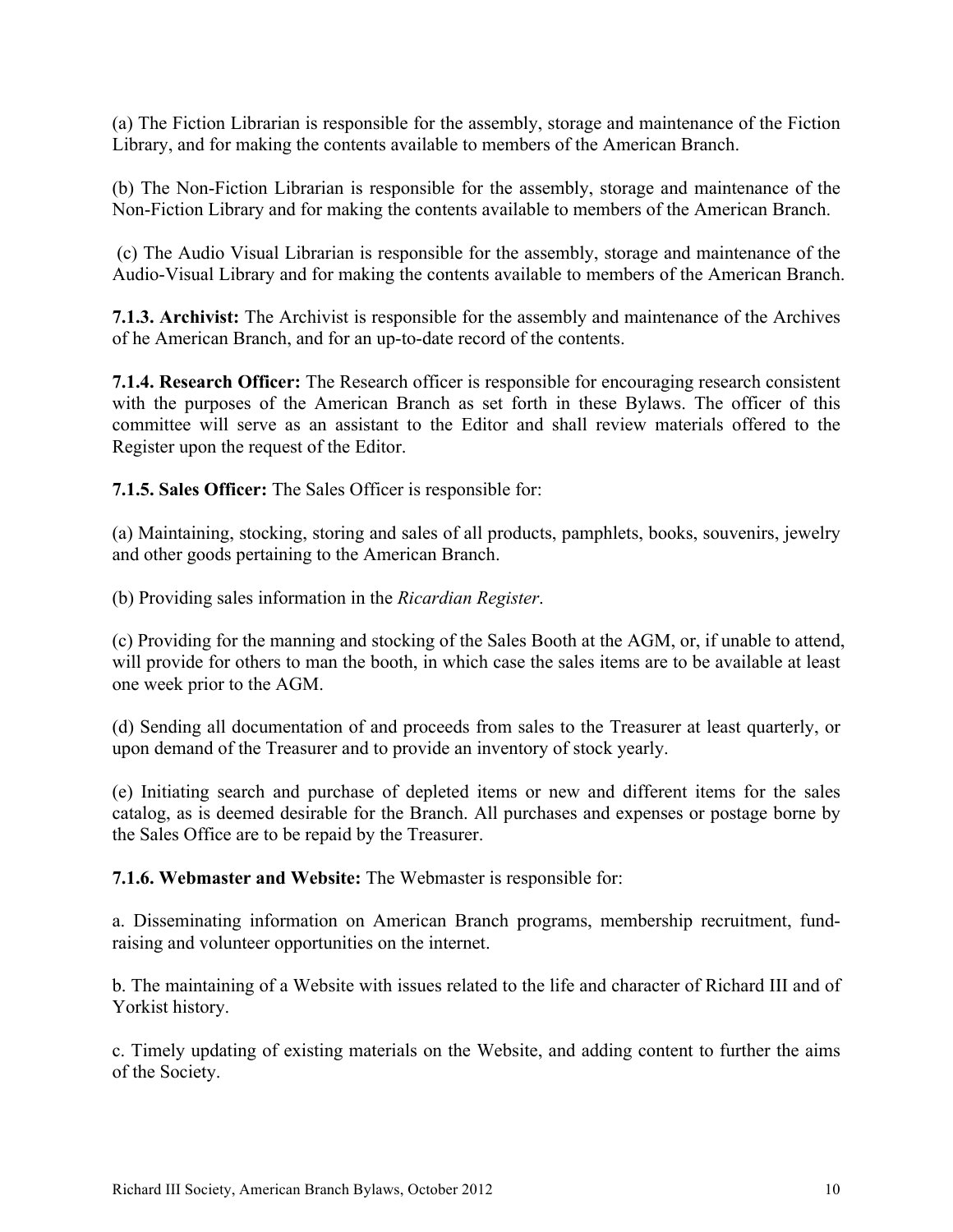d. Expands the online archives of primary texts and learning resources, as well as secondary sources to aid scholars at various levels.

e. Seeking out new avenues for E-space use and opportunity.

**7.2. Term:** All appointed officers and Committee Chairs serve for a two-year term. Further term(s) of office may be approved with the consent of the Executive Board, or until a successor is appointed.

**7.3. Duties:** The duties of the standing committee chairs or appointed officers, and the job descriptions and regulations governing their operation shall be those prescribed by the Executive Board, except as otherwise provided by these Bylaws. Additional responsibilities may be requested of these officers and Chairpersons as the Executive Board requires for management of the American Branch.

**7.4. The** *Ricardian Register***:** The official publication of the American Branch is the *Ricardian Register*. It shall be distributed to the membership at least quarterly. In the event that there is not sufficient material for an issue, the editor may combine two issues.

### **Article VIII. Chapters**

**8.1. Organization:** Three (3) or more members of the American Branch may associate themselves together or the purpose of forming a chapter, and may make application for recognition.

**8.1.1. Application:** The application should state the Chapter name, location or area covered by the Chapter, names of members, officers, and rules or bylaws of the proposed Chapter.

**8.1.2. Eligibility:** No non-member of the American Branch may be a permanent member of a Chapter. Members of local Chapters of the American Branch should join the American Branch within six  $(6)$  months of joining the local Chapter.

**8.1.3. Membership:** The Membership Chairman may provide any Chapter with the names and addresses of American Branch members in the geographic area, except for those members who have chosen not to allow their name to be used. **(See 3.8.)**

**8.1.4. Good Standing:** A Chapter in good standing shall have the right to name themselves publicly as a Chapter of the Richard III Society, Inc., American Branch. To remain in good standing, a chapter must conform to the same principles set for members of the American Branch. **(See 3.6.1.)**

**8.1.5. Inactive Chapters:** If a chapter decides that it can no longer function, or when it votes to dissolve, the members of the chapter shall decide, by majority vote, what shall be done with any remaining funds after paying all of the chapter's outstanding debts.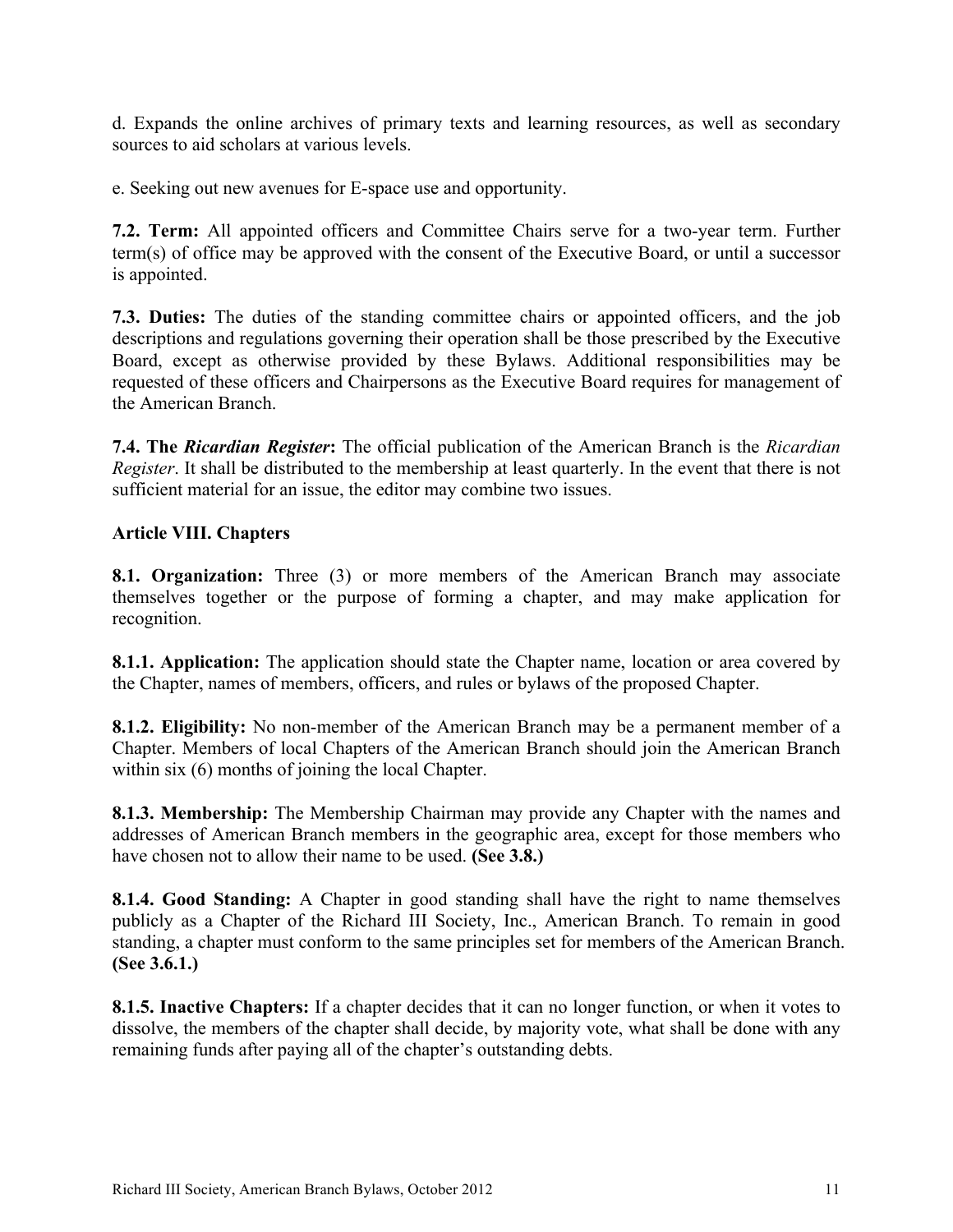**8.2. Fees and Dues:** Chapter members pay the same dues to the American Branch as all members. In addition, each Chapter will pay a registration fee equivalent to an individual membership fee when the original application is made. Local chapter dues are set by each Chapter.

**8.3. Reports:** Each Chapter shall make an annual report of its activities to the Chapter Coordinator and/or to the Executive Board when requested prior to the AGM yearly.

**8.3.1.** The report is due by August 31 and should include Chapter activities since the previous Annual Report. It should be signed by the leading officer of the Chapter and the Secretary.

**8.3.2.** The reports will be printed in the *Ricardian Register* after the AGM.

**8.4. Affiliation:** A member of the American Branch need not be a member of a local Chapter in order to continue membership.

### **Article IX. Finances**

**9.1. General Fund:** All operating funds of the American Branch shall be disbursed as directed by the Executive Board according to a budget adopted at the AGM.

**9.1.1.** The Treasurer will prepare a proposed budget to provide for current operations of the American Branch and the needs of the officers and Committee Chairs for the ensuing year.

**9.1.2.** The Budget will show estimated income and proposed expenditures, which will not exceed the estimated income.

**9.1.3.** Except as expressly authorized by the Executive Board, all expenditures of the American Branch shall be limited to the amounts authorized by this Budget when approved at the AGM.

**9.2. Special Funds:** The Board may, by resolution, designate the establishment of Special Funds to invest and accrue for scholarships, memorials or other purposes as it deems appropriate. Written criteria for each special fund, containing its purpose, endowment specifics and investment are to be filed with the Treasurer. The Board may appoint one or more members of the Society to advise it on the disposition of any money in the funds. The Treasurer will oversee the funds' finances and will report annually at the AGM the level of support for each fund, and which funds should be discontinued for lack of support. The Board will find an appropriate use for any remaining money in a discontinued fund.

**9.3. Fiscal Year:** The fiscal year of the American Branch shall commence on January 1 of each calendar year.

**9.4. Internal Audits:** The accounts of the Treasurer, Sales Officer and any other officers that handle funds of the American Branch will be examined annually by an audit committee appointed by the Board. A report by the audit committee will be published in the *Ricardian Register*.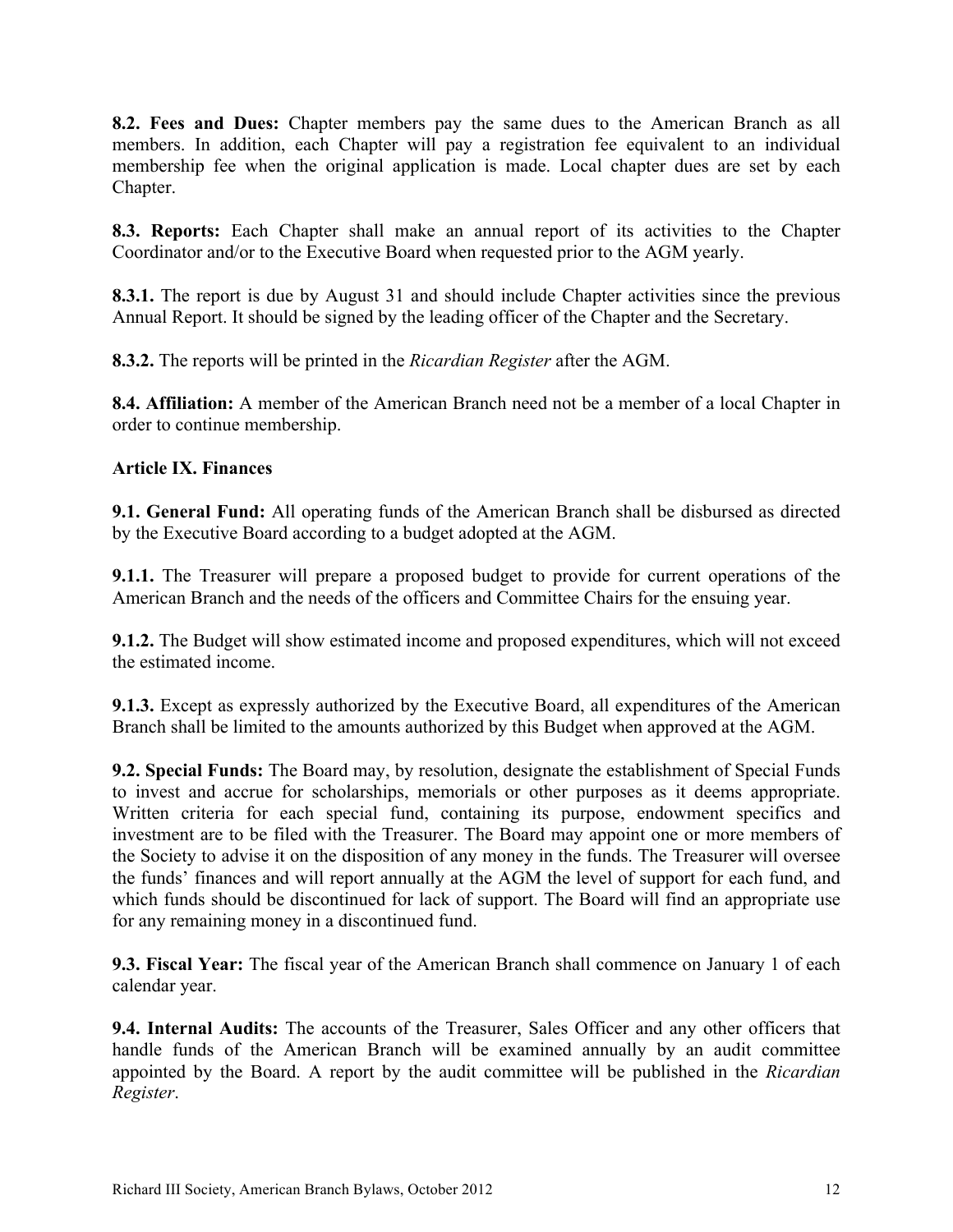### **Article X. Amendments**

**10.1. Amendments:** The Bylaws of the American Branch may be amended, revised or repealed. The procedure for amendment may be generated by either:

a) The members of the American Branch, or

b) By the Executive Board as provided in Article IV of these Bylaws.

**10.1.1.** Any Bylaw changes or revisions originating from at least five members in good standing must be submitted in writing to the Executive Board at least ninety (90) days prior to the AGM.

**10.1.2.** Any Bylaw changes proposed by the Board must be made far enough in advance of the AGM so that members will receive timely notice of the proposed amendments.

**10.1.3.** The Board shall determine the best way to notify members of the proposed changes in advance of the AGM.

**10.1.4.** Any proposed Bylaw changes will be presented to the membership at the AGM, where members may debate their merits, and vote to accept or reject them.

**10.1.5.** The Board shall determine the best way to circulate to the membership a copy of any Bylaws that are adopted, amended, or repealed, together with a concise statement of the rationale for the changes. They may also be placed on the Website.

#### **Article XI. Prohibited Activities.**

**11.1.** No part of the net earnings of the American Branch shall inure to the benefit of, be distributed to, the members, officers or other private persons, except for authorization to make reasonable compensation of expenses for services rendered or to make payments and distributions in furtherance of the purposes set forth in Article I.

**11.2.** No substantial part of the activities of the American Branch shall be:

(a) The carrying on of political propaganda,

(b) The attempt to influence legislation,

(c) The participation in or attempt to intervene in any political campaign on behalf of any candidate for public office,

(d) Any other activities not permitted an organization exempt from Federal Income Tax under Section 501(c)(3) of the Internal Revenue Code, or

(e) Any activity not allowed to be carried on by an organization to which contributions are deductible under Section 170(c)(2) of the Internal Revenue Code.